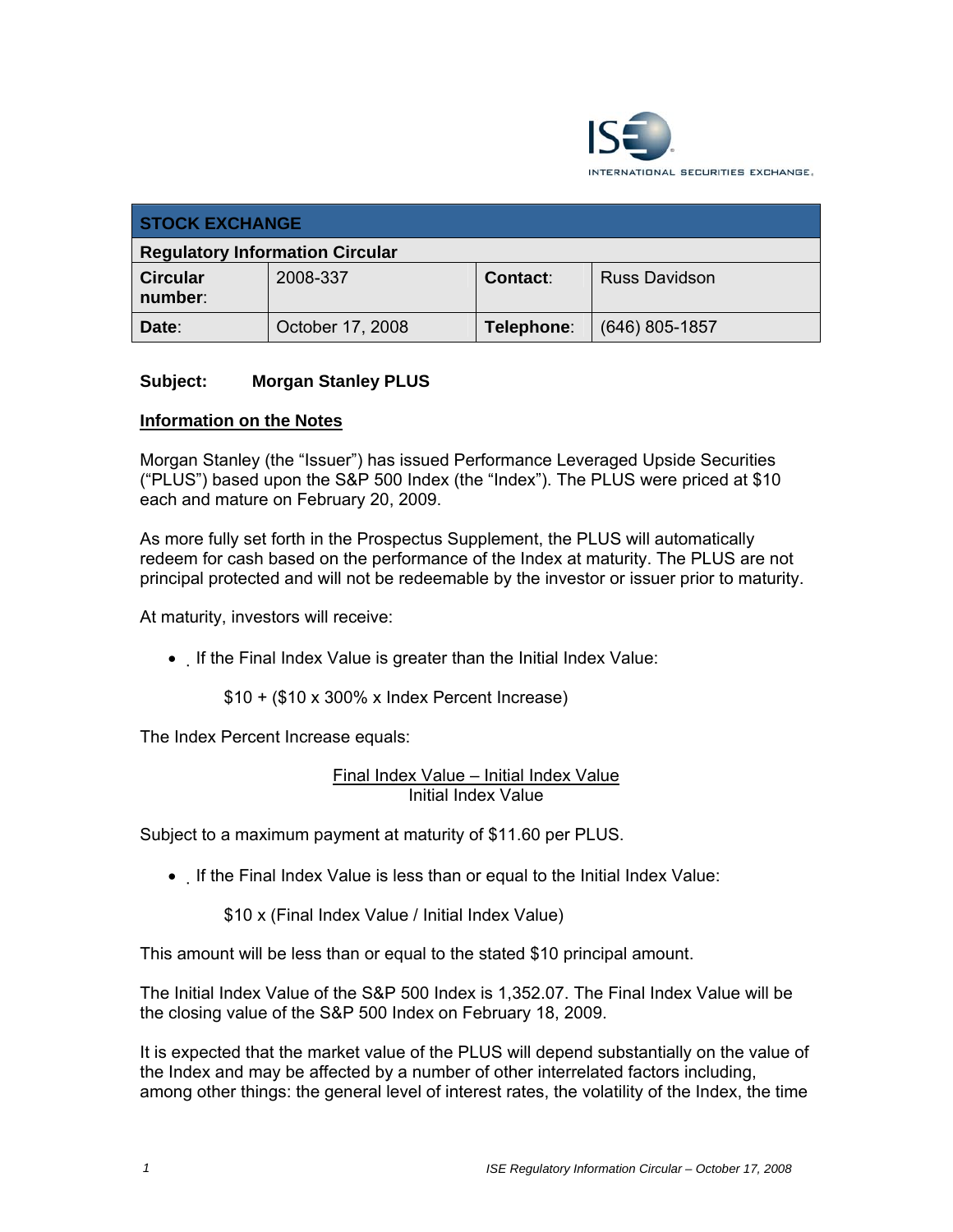remaining to maturity, the dividend yield of the stocks comprising the Index, and the credit ratings of the Issuer.

The Trustee for the securities is The Bank of New York.

Trading in the shares on ISE is on a UTP basis and is subject to ISE equity trading rules. The shares will trade from 9:00 a.m. until 4:00 p.m. Eastern Time. Equity Electronic Access Members ("Equity EAMs") trading the shares during the Pre-Market Session are exposed to the risk of the lack of the calculation or dissemination of underlying index value or intraday indicative value ("IIV"). For certain derivative securities products, an updated underlying index value or IIV may not be calculated or publicly disseminated in the Pre-Market hours. Since the underlying index value and IIV are not calculated or widely disseminated during Pre-Market hours, an investor who is unable to calculate implied values for certain derivative securities products during Pre-Market hours may be at a disadvantage to market professionals.

Equity EAMs also should review NASD Notice to Members 03-71 for guidance on trading these products. The Notice reminds members of their obligations to: (1) conduct adequate due diligence to understand the features of the product; (2) perform a reasonable-basis suitability analysis; (3) perform customer-specific suitability analysis in connection with any recommended transactions; (4) provide a balanced disclosure of both the risks and rewards associated with the particular product, especially when selling to retail investors; (5) implement appropriate internal controls; and (6) train registered persons regarding the features, risk and suitability of these products.

**This Regulatory Information Circular is not a statutory Prospectus. Equity EAMs should consult the Trust's Registration Statement, SAI, Prospectus and the Fund's website for relevant information.**